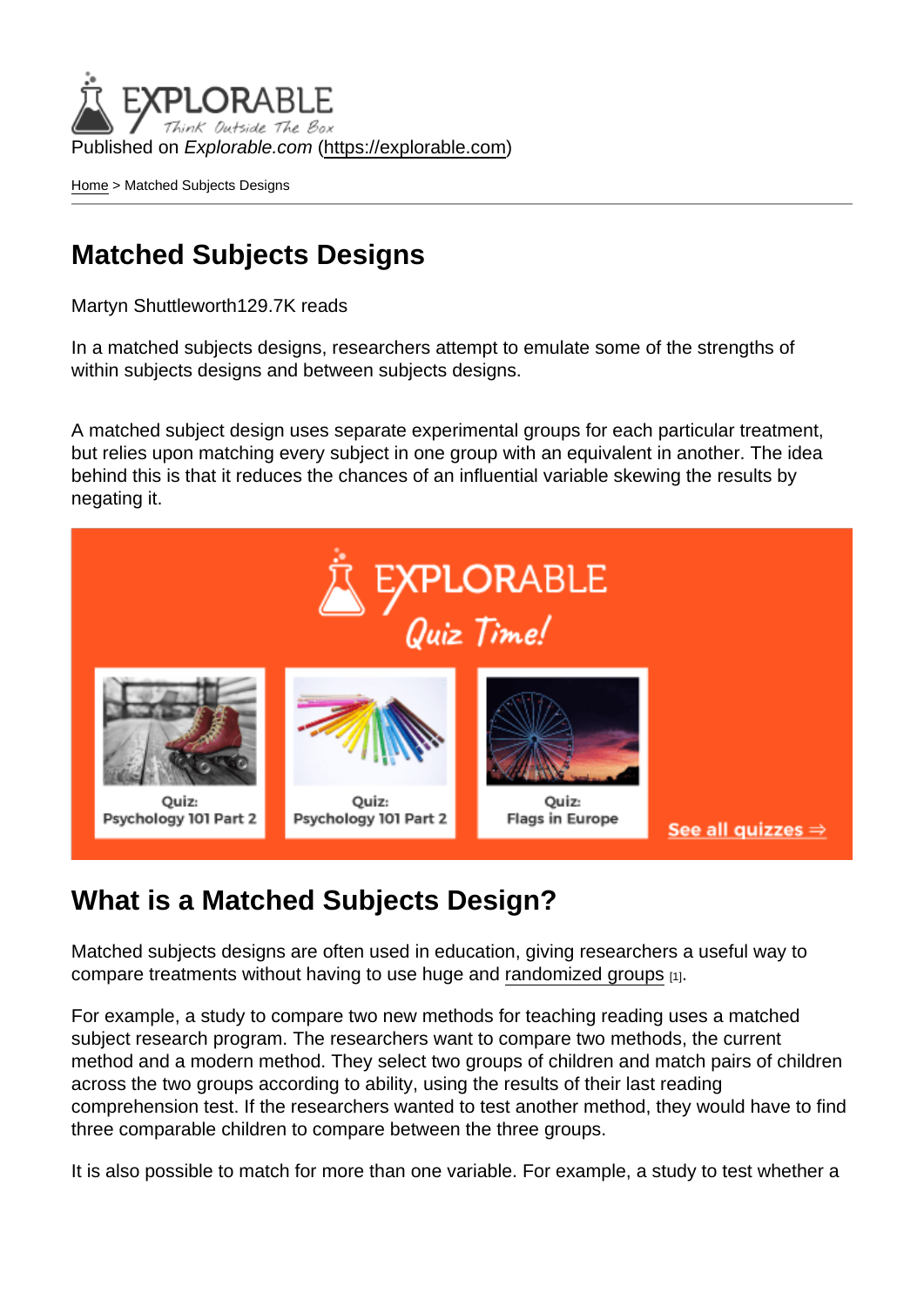daily exercise routine improved the cardio-vascular health in the inhabitants of a nursing home could match subjects for age and gender. It may also be possible to match smokers and exsmokers.

Obviously, given the complexity of humans and the sheer number of factors that can influence behavior, this is exceptionally difficult for every factor, without huge groups and making the project unnecessarily complex, especially if you are testing multiple treatments.

## The Advantages of a Matched Subjects Design

The overall goal of a [matched subjects design](http://www.ablongman.com/graziano6e/text_site/MATERIAL/sg/sg11su.htm)  $[2]$  is to emulate the conditions of a within subjects design, whilst avoiding the temporal effects that can influence results.

A [within subjects design](https://explorable.com/within-subject-design) [3] tests the same people whereas a matched subjects design comes as close as possible to that and even uses the same statistical methods to analyze the results. This eliminates the possibility of differences between individuals affecting the results. The matched subjects design also utilizes the strength of the [between subjects design](https://explorable.com/between-subjects-design) [4], in that every subject is tested only once, eliminating the possibility of temporal factors, known as order effects, affecting the results.

## The Disadvantages of a Matched Subjects Design

Whilst the design is an excellent compromise between reducing order effects and smoothing out variation between individuals, it is certainly not perfect. Even with careful matching of the pairs, there will always be some variation. In the nursing home example, there are far too many factors influencing cardio-vascular fitness that the researchers can only hope to match the most influential variables, which is an approximation.

In addition, the researcher might be incorrect in their assumptions about which variables are the most important and miss a major [confounding variable](https://explorable.com/confounding-variables)  $[5]$ . Even the single variable may have been measured incorrectly; in the educational example, one of the children may have